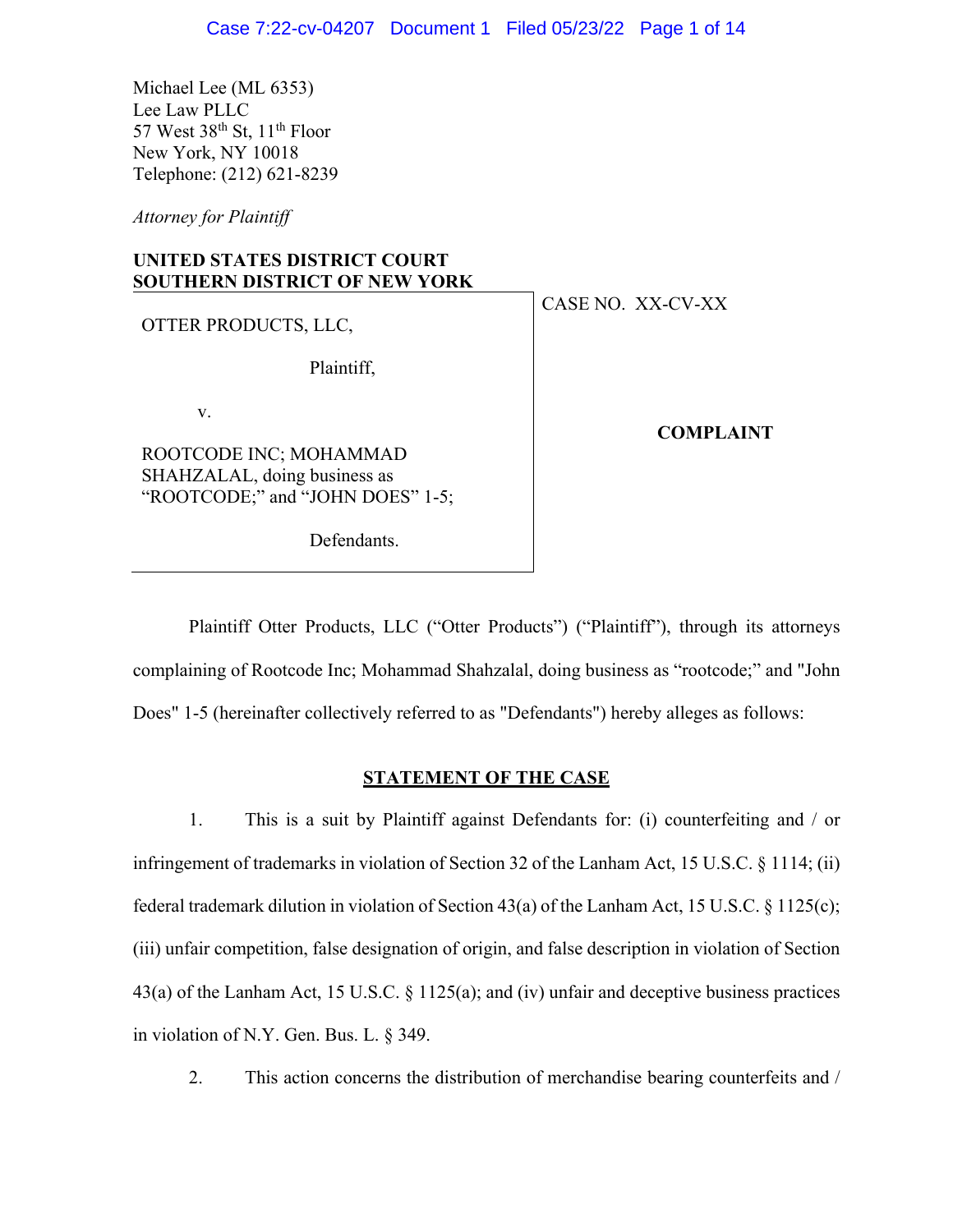#### Case 7:22-cv-04207 Document 1 Filed 05/23/22 Page 2 of 14

or infringements of Plaintiff's trademarks in the United States. Defendants have infringed Plaintiff's valuable trademarks, creating a strong likelihood of confusion among consumers who expect that merchandise bearing Plaintiff's trademarks will be genuine product by Plaintiff, and causing both monetary and other irreparable injury to Plaintiff.

#### **JURISDICTION AND VENUE**

3. This Court has jurisdiction over the federal trademark claims asserted in this action under 15 U.S.C. § 1121, and 28 U.S.C. § 1331 and 28 U.S.C. § 1338.

4. Defendants are subject to the Court's jurisdiction because they have committed the acts complained of herein in this District and do business in this District. Specifically, Defendants have sold infringing product in this District and shipped such infringing products into Rockland County, NY.

5. Defendants are subject to the jurisdiction of this Court pursuant to and in accordance with Rule 4 of the Federal Rules of Civil Procedure.

6. Venue is proper in this District pursuant to 28 U.S.C. § 1391(b)(2) and (3).

#### **PARTIES**

7. Plaintiff is a limited liability company duly organized and existing under the laws of the State of Colorado and having its principal place of business located at 209 S. Meldrum Street, Fort Collins, CO 80521.

8. Upon information and belief, defendant Rootcode Inc is a Minnesota corporation with its principal place of business located at 4150 Lexington Avenue North, Apt 4304, Saint Paul, MN 55126.

9. Upon information and belief, defendant Mohammad Shahzalal ("Shahzalal") is an individual who resides at 4150 Lexington Avenue North, Apt 4304, Saint Paul, MN 55126. Shahzalal shares an address with Rootcode Inc and therefore has control over the corporate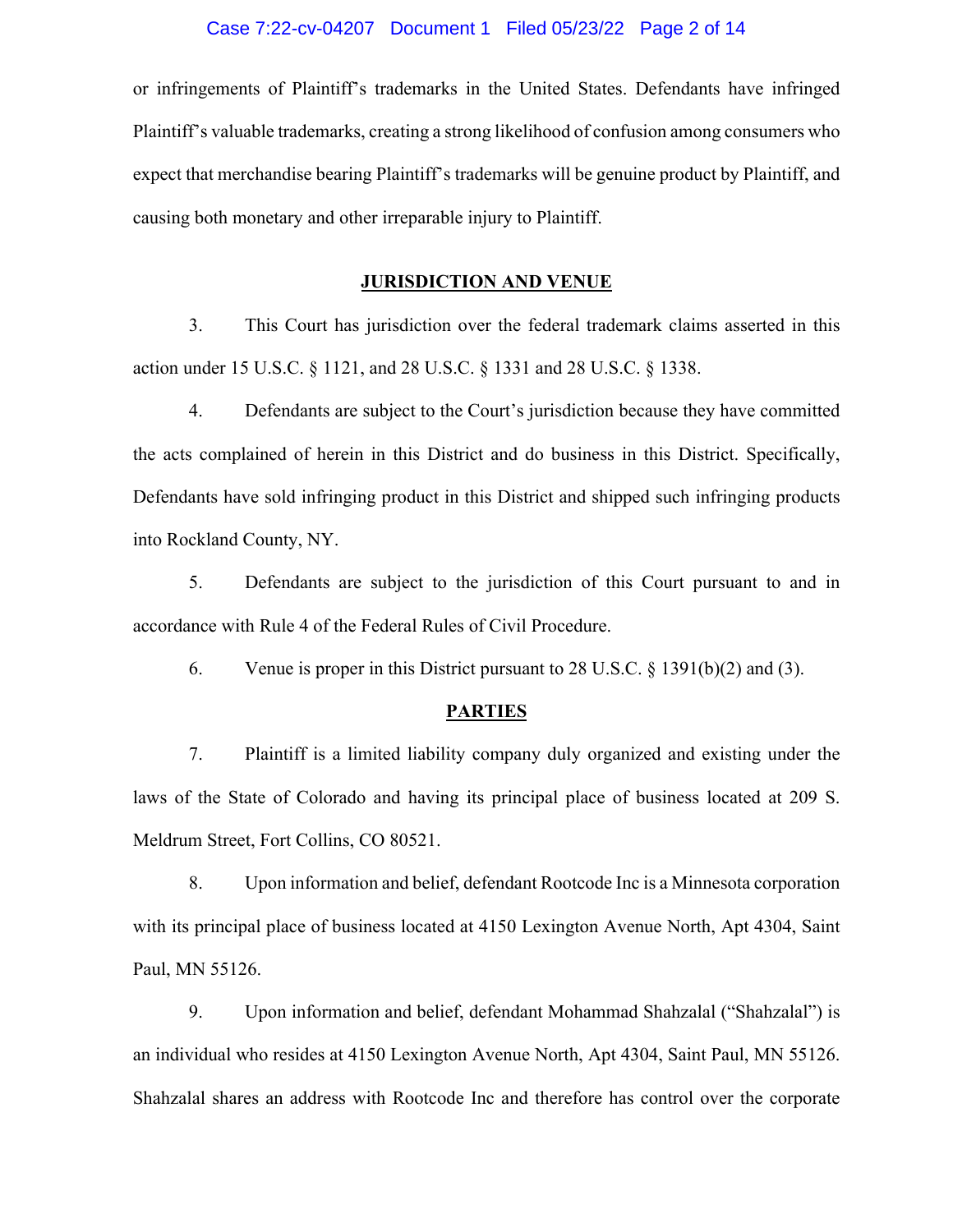defendant.

10. The identities of "John Does" 1-5 are not currently known to Plaintiff. Upon information and belief, they are associated with Defendants and have contributed to Defendants' unlawful activities. Plaintiff will use its best efforts to identify these "John Does" and upon further knowledge and investigation, Plaintiff will amend its pleadings accordingly.

## **FACTUAL ALLEGATIONS**

#### **A. Plaintiff's Famous Products and Trademarks**

11. Plaintiff began with the entrepreneurial vision of its founder, Curt Richardson. An injection molder by trade, Richardson designed the first "OtterBox" in 1995. The first OtterBox was a durable waterproof box used to keep electronics dry while participating in outdoor sports such as kayaking or fishing. However, through iterative design changes, what started as a waterproof box evolved into a line of functional, durable, and award-winning personal electronics cases. Today, Otter Products' OtterBox® cases stand as one of the bestselling brands of mobile phone and tablet cases worldwide, with cases for a broad variety personal electronics.

12. Since its inception, Otter Products has marked its brand's products (OtterBox<sup>®</sup>) with trademarks that have come to symbolize its profound company heritage, entrepreneurial spirit, and superior craftsmanship. This reputation started with the design of the first OtterBox<sup>®</sup> in 1995 and has since expanded into a robust global marketplace. From its prescient inception to its product's establishment as household names, Plaintiff has expended great amounts of time, money, and effort advertising and promoting its trademarks globally, including throughout the United States and in this District. As a result of these investments and their widespread success, Plaintiff has developed considerable goodwill and reputation for the highest quality products. Plaintiff has continuously used its trademarks to distinguish its OtterBox® products,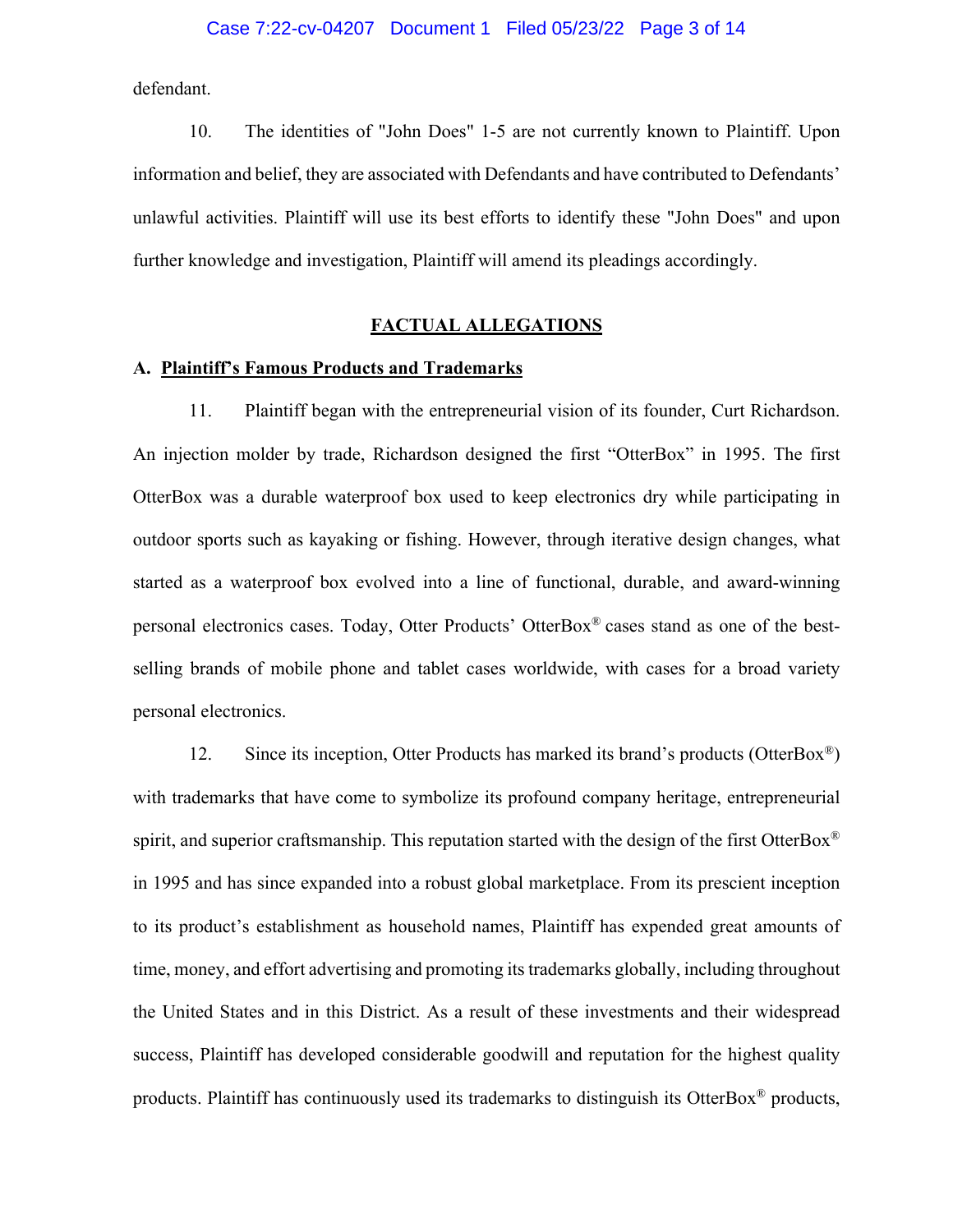# Case 7:22-cv-04207 Document 1 Filed 05/23/22 Page 4 of 14

as well as uphold its reputation.

13. Plaintiff is the owner of various trademarks registered with the United States Patent and Trademark Office ("USPTO"). Such trademarks include, but are not limited to the following, among others:

| <b>Trademark</b>       | <b>USPTO</b><br>Registration<br><b>Number</b> | Registration<br>Date | Goods                                                                                                                                                                                                                                                                                 |
|------------------------|-----------------------------------------------|----------------------|---------------------------------------------------------------------------------------------------------------------------------------------------------------------------------------------------------------------------------------------------------------------------------------|
| <b>OTTERBOX</b>        | 3788534                                       | 08/25/2009           | IC 009. US 021 023 026 036 038.<br>G & S: Protective cases for<br>handheld electronic devices,<br>namely, portable music players,<br>portable video players, cell phones<br>and computers; specially adapted<br>protective carrying cases for<br>computers.                           |
| <b>OTTER BOX</b>       | 3788535                                       | 05/11/2010           | IC 009. US 021 023 026 036 038.<br>G & S: Protective cases for<br>handheld electronic devices,<br>namely, portable music players,<br>portable video players, cell phones<br>and computers; specially adapted<br>protective carrying cases for<br>computers.                           |
| <b>OTTERBOX</b>        | 4602221                                       | 09/09/2014           | IC 009. US 021 023 026 036 038.<br>G & S: Protective covers and<br>cases for handheld electronic<br>devices, namely, cell phones,<br>portable media players, tablets,<br>personal digital assistants, e-book<br>readers, and computers; protective<br>covers and cases for computers. |
| <b>DEFENDER SERIES</b> | 4616874                                       | 10/07/2014           | IC 009. US 021 023 026 036 038.<br>G & S: Protective covers and<br>cases for personal electronic<br>devices, namely, cell phones.                                                                                                                                                     |
| <b>DEFENDER SERIES</b> | 3623789                                       | 05/19/2009           | IC 009. US 021 023 026 036 038.<br>G & S: Protective cases for<br>interactive, handheld electronic<br>devices, namely, portable music<br>players, portable video players and<br>tablet computers.                                                                                     |
|                        | 3791318                                       | 05/18/2010           | IC 009. US 021 023 026 036 038.<br>G & S: Protective cases for<br>handheld electronic devices,<br>namely, portable music players,<br>portable video players, cell phones<br>and computers; specially adapted<br>protective carrying cases for<br>computers.                           |
| <b>STRADA SERIES</b>   | 4864518                                       | 12/1/2015            | IC 009. US 021 023 026 036 038.<br>G & S: Protective cases and<br>covers for personal electronic<br>devices, namely, mobile phones,<br>smartphones, tablets, computers,                                                                                                               |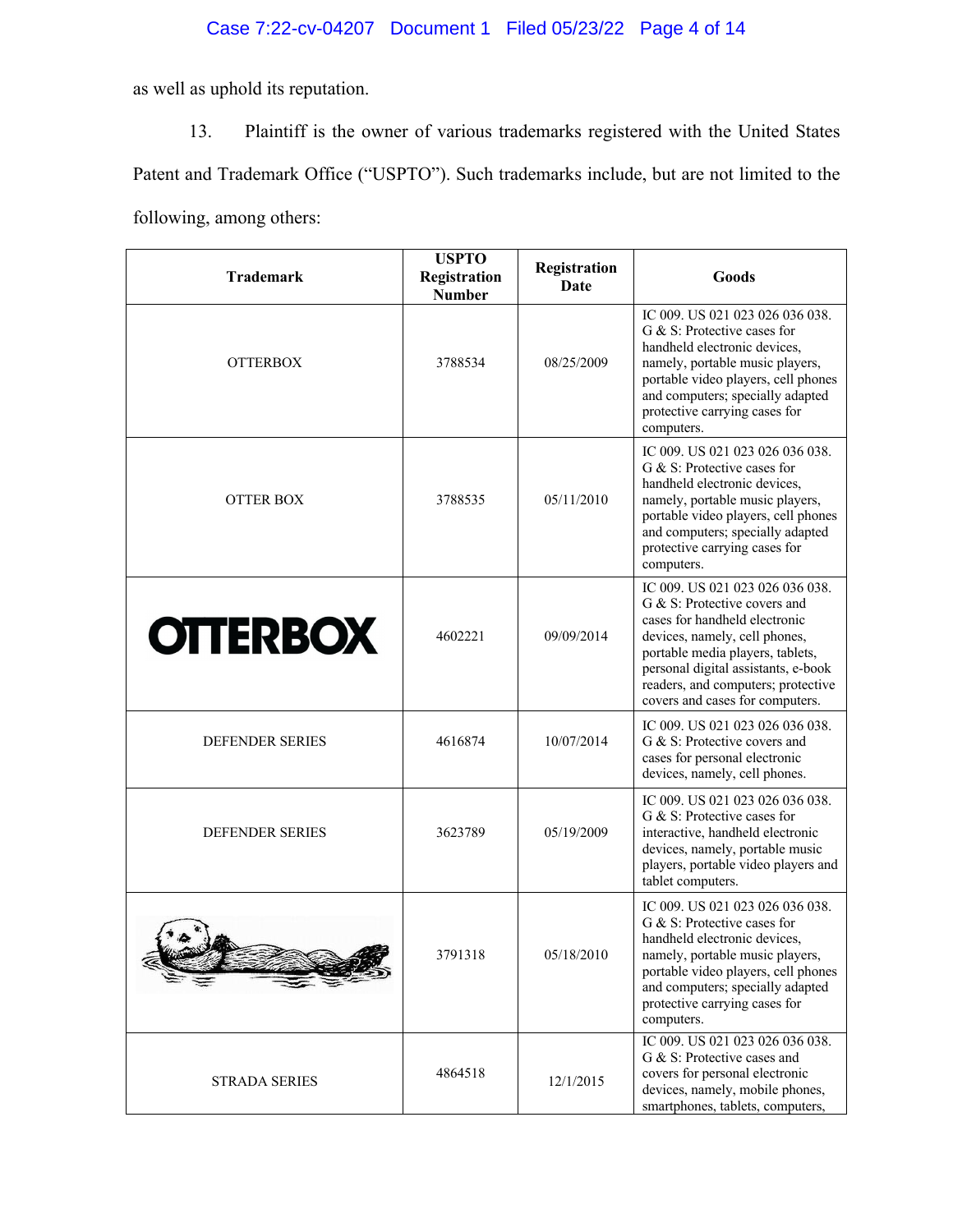|                                              |         |            | e-book readers, portable media<br>players; Bags, folios and carrying<br>cases specially adapted for<br>personal electronic devices,<br>namely, mobile phones,<br>smartphones, tablets, computers,<br>e-book readers, portable media<br>players.                                                                                                                                                                                                                                                                                                                                   |
|----------------------------------------------|---------|------------|-----------------------------------------------------------------------------------------------------------------------------------------------------------------------------------------------------------------------------------------------------------------------------------------------------------------------------------------------------------------------------------------------------------------------------------------------------------------------------------------------------------------------------------------------------------------------------------|
| <b>STATEMENT SERIES</b>                      | 4952893 | 05/03/2016 | IC 009. US 021 023 026 036 038.<br>G & S: Protective cases, covers,<br>bags, and carrying cases for<br>personal electronic devices,<br>namely, mobile phones,<br>smartphones, tablet computers,<br>and e-book readers.                                                                                                                                                                                                                                                                                                                                                            |
| <b>Giving<br/>Back</b><br><b>GIVING BACK</b> | 5356304 | 12/12/2017 | IC 009. US 021 023 026 036 038.<br>G & S: Protective cases and<br>covers for mobile electronic<br>devices, namely, smartphones,<br>tablet computers; protective cases<br>and covers adapted to<br>accommodate external accessories<br>for use with mobile electronic<br>devices, namely, smartphones,<br>tablet computers; accessories<br>specially adapted for use with<br>protective cases and covers for<br>smartphones, tablet computers,<br>namely, batteries and power<br>management systems in the nature<br>of external batteries, battery boxes<br>and battery chargers. |
| DEFENDER SERIES PRO                          | 5726083 | 04/16/2019 | IC 009, US 021 023 026 036 038.<br>G & S: Protective cases, carrying<br>cases, casings, and covers for<br>portable electronic devices,<br>namely, cell phones, tablet<br>computers, cases and holsters<br>specially adapted for holding or<br>carrying mobile electronic<br>devices, namely, mobile phones,<br>tablet computers.                                                                                                                                                                                                                                                  |

(hereinafter collectively referred to as the "Otter Products Registered Trademarks").

14. The Otter Products Registered Trademarks are valid, in full force and effect, protectable and exclusively owned by Plaintiff. Plaintiff has continuously used the Otter Products Registered Trademarks during all time periods relevant to Plaintiff's claims. As a result, the Otter Products Registered Trademarks have become incontestable pursuant to 15 U.S.C. § 1065.

15. The Otter Products Registered Trademarks have been used regularly in interstate commerce, including within this District, to identify and distinguish Plaintiff's high-quality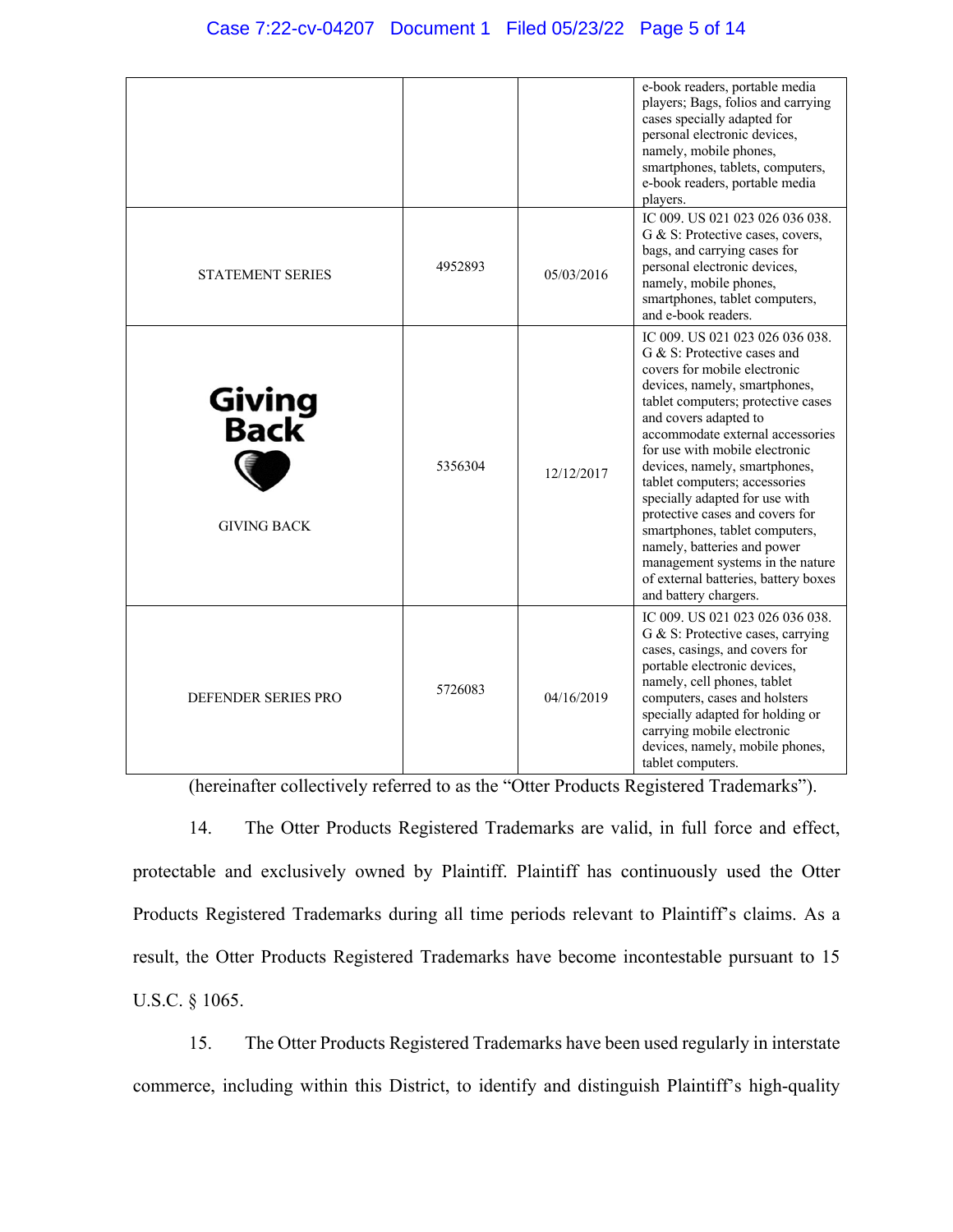#### Case 7:22-cv-04207 Document 1 Filed 05/23/22 Page 6 of 14

merchandise including, but not limited to, dirt resistant mobile phone cases, dirt resistant tablet cases, shock resistant mobile phone cases, shock resistant tablet cases, drop resistant mobile phone cases, drop resistant tablet cases, mobile phone accessories, tablet accessories, and other goods.

16. Due to the overwhelming amount of resources exhausted by Plaintiff in order to create, protect, enforce, and promote the Otter Products Registered Trademarks, the Otter Products Registered Trademarks have achieved secondary meaning as identifiers of highquality merchandise including, but not limited to, dirt resistant mobile phone cases, dirt resistant tablet cases, shock resistant mobile phone cases, shock resistant tablet cases, drop resistant mobile phone cases, drop resistant tablet cases, mobile phone accessories, tablet accessories, and other goods.

17. The Otter Products Registered Trademarks are recognized around the world and throughout the United States by consumers as signifying authentic, high-quality OtterBox<sup>®</sup> products. As such, the Otter Products Registered Trademarks qualify as famous marks as the term is used in 15 U.S.C.  $\S$  1125(c)(1) and achieved such fame prior to Defendants' conduct that is the subject of this Complaint.

## **B. Defendants' Illegal Activities**

18. Upon information and belief, Defendants are offering for sale, selling, and using in interstate commerce merchandise bearing counterfeits and infringements of the Otter Products Registered Trademarks (the "Infringing Products").

19. Defendants have been offering for sale and selling Infringing Products on the www.eBay.com website ("eBay") using the "rootcode" eBay username.

20. OtterBox has confirmed that such products are Infringing Products through reviewing Defendants' eBay listing and making a purchase directly from Defendants.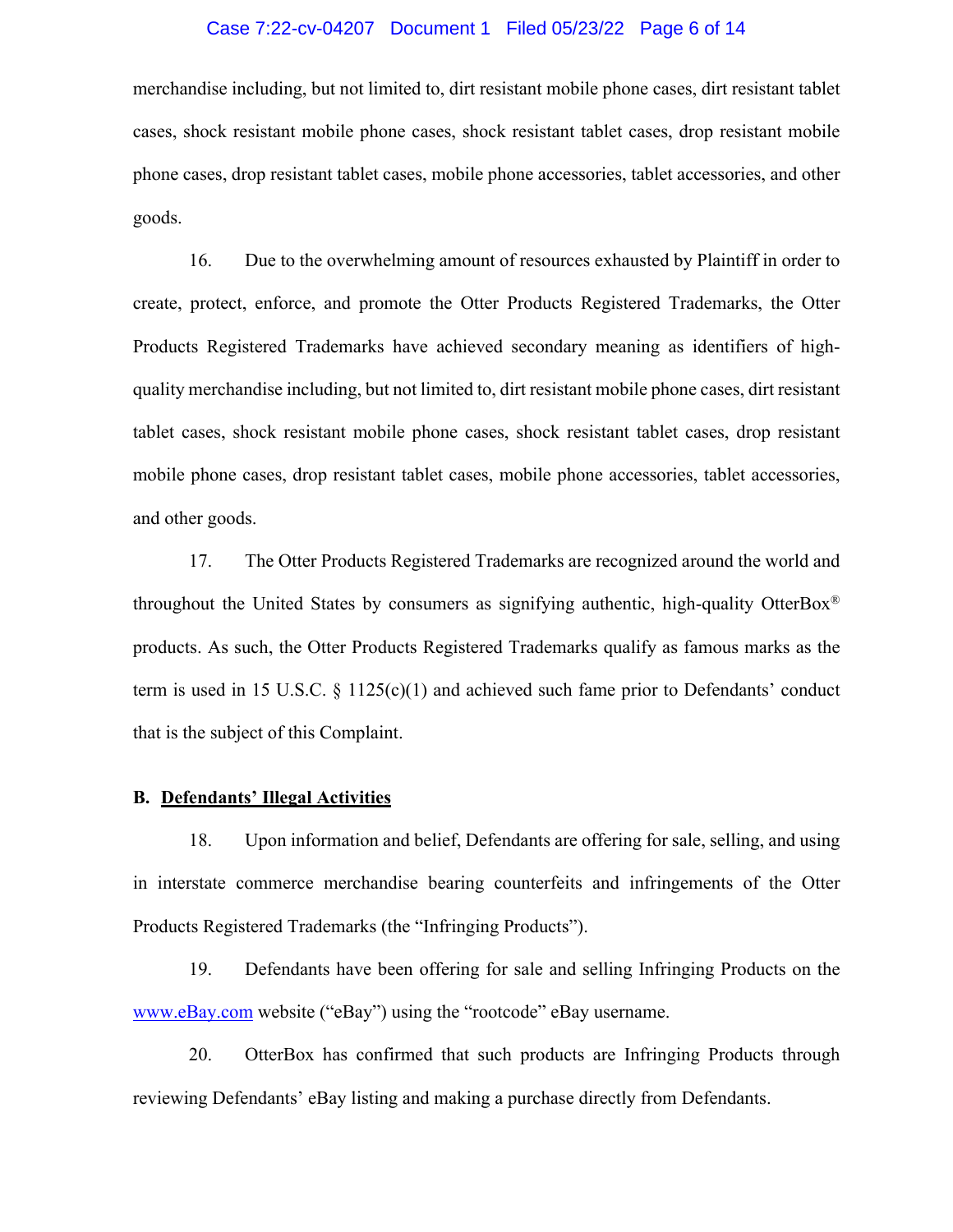#### Case 7:22-cv-04207 Document 1 Filed 05/23/22 Page 7 of 14

21. Defendants' offer for sale and actual sale of the Infringing Products in the United States constitutes an illegal use in commerce of the Otter Products Registered Trademarks in connection with the sale, offering for sale, or distribution of the Infringing Products.

22. The Infringing Products offered for sale and sold by Defendants were not manufactured, authorized, or sponsored by Plaintiff. Thus, consumers will be confused and disappointed by the differences between the Infringing Products distributed by Defendants and the genuine Plaintiff merchandise manufactured and sold by Plaintiff or its affiliates.

23. As a result of Defendants' actions, Plaintiff is losing profits from lost sales of genuine product, is suffering a loss of enormous goodwill created in its Otter Products Registered Trademarks and will continue to suffer such loss if Defendants are allowed to continue their illegal activity.

24. Upon information and belief, Defendants have knowingly and willfully engaged in their illicit activities in direct violation of Plaintiff's rights and/or have shown a blatant disregard for the same. For these reasons, this qualifies as an exceptional case under 15 U.S.C.  $§ 1117(a).$ 

25. Shahzalal is directly liable for the infringing actions detailed herein as he is the owner of the eBay account in question and personally offered for sale, sold, and shipped the Infringing Products.

26. Plaintiff has suffered irreparable injury as a direct and proximate result of Defendants' wrongful distribution of the Infringing Products.

27. Plaintiff has no adequate remedy at law.

28. Defendants' unlawful acts will undoubtedly persist without judicial intervention. As such, Defendants must be restrained and enjoined from further violating Plaintiff's wellestablished rights in and to the Otter Products Registered Trademarks.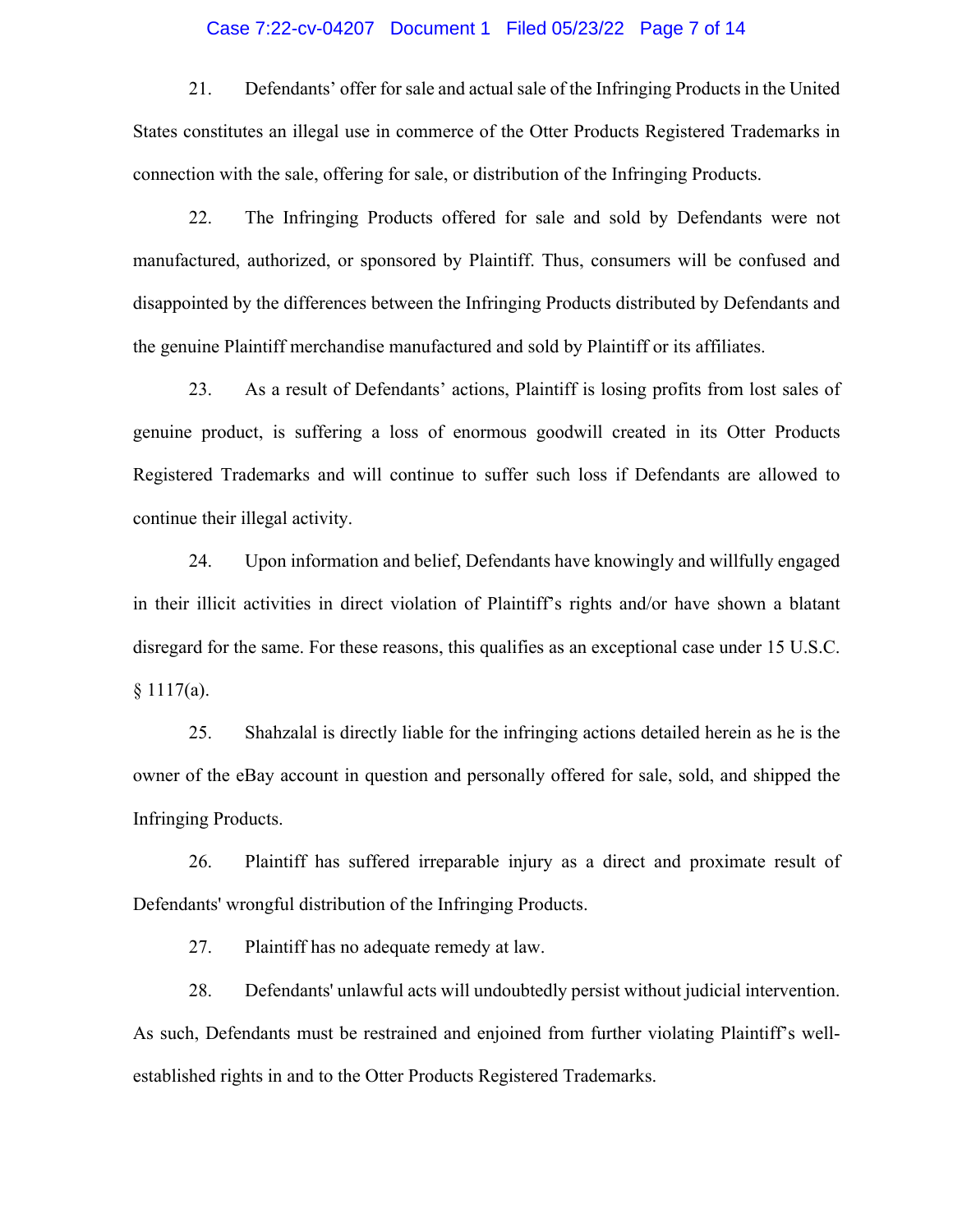## **FIRST CLAIM FOR RELIEF (Trademark Counterfeiting, 15 U.S.C. § 1114)**

29. Plaintiff hereby realleges and incorporates by reference all prior allegations as set forth in Paragraphs 1 through 28.

30. Defendants have knowingly, intentionally, and without the consent of Plaintiff used in commerce reproductions, counterfeits, and/or copies of the Otter Products Registered Trademarks in connection with the sale, offering for sale, distribution, or advertising of goods covered by USPTO registrations for the Otter Products Registered Trademarks. Such use is likely to: cause confusion or mistake or deceive consumers; cause consumers to believe Defendants' counterfeit merchandise is affiliated with, sponsored by, authorized, or approved by, or is otherwise associated with Plaintiff despite the fact that it is not.

31. Defendants' use of the counterfeit marks was willful and done with the knowledge that the marks are counterfeit, and as such, Defendants' acts constitute willful trademark counterfeiting in violation of Section 32 of the Lanham Act, 15 U.S.C. § 1114.

32. Defendants' acts constitute use in commerce of the Otter Products Registered Trademarks.

33. For the aforementioned reasons, Plaintiff is entitled to: (a) damages for all of Defendants' profits derived from their unlawful conduct and/or Plaintiff's lost profits from sales of genuine goods due to Defendants' conduct, trebled, to the full extent provided under Sections 35(a) and 35(b) of the Lanham Act, 15 U.S.C. § 1117(a)-(b), or alternatively, statutory damages in the amount of up to \$2,000,000 for each mark counterfeited as provided by 15 U.S.C. § 1117(c) of the Lanham Act; and (b) reasonable attorneys' fees, investigative fees, and prejudgment interest according to 15 U.S.C. § 1117(b).

34. Plaintiff has no adequate remedy at law for Defendants' ongoing wrongful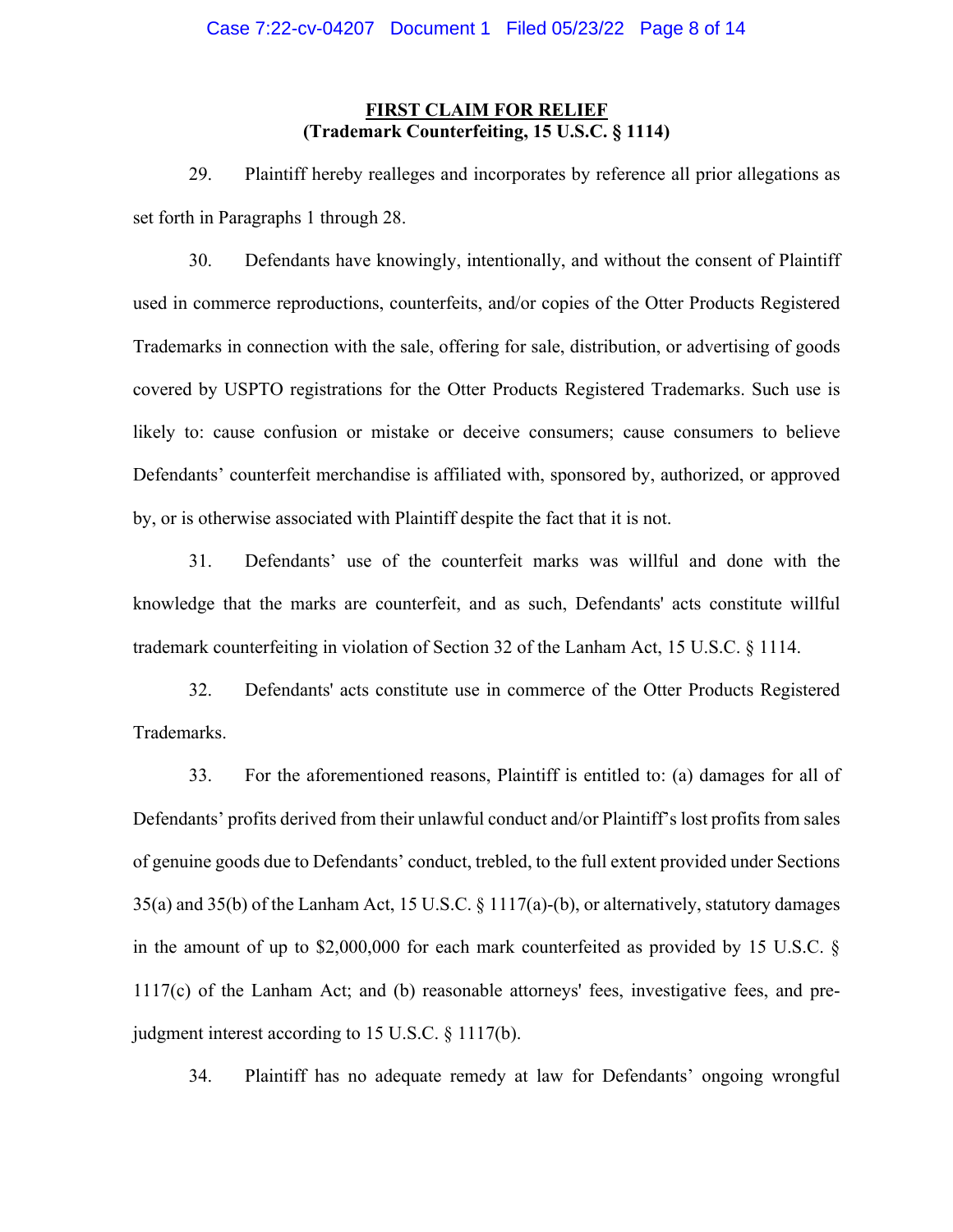conduct. Plaintiff has been, and absent injunctive relief will continue to be, irreparably harmed by Defendants' actions.

## **SECOND CLAIM FOR RELIEF (Trademark Infringement, 15 U.S.C. §1114)**

35. Plaintiff hereby realleges and incorporates by reference all prior allegations as set forth in Paragraphs 1 through 28.

36. Defendants have knowingly, intentionally, and without the consent of Plaintiff used in commerce reproductions, counterfeits, and/or copies of the Otter Products Registered Trademarks in connection with the sale, offering for sale, distribution, or advertising of goods covered by USPTO registrations for the Otter Products Registered Trademarks. Such use is likely to: cause confusion or mistake or deceive consumers; cause consumers to believe Defendants' counterfeit merchandise is affiliated with, sponsored by, authorized or approved by, or is otherwise associated with Plaintiff despite the fact that it is not.

37. Defendants' use of the infringing marks was willful and done with the knowledge that the marks are infringing, and as such, Defendants' acts constitute willful trademark infringement in violation of Section 32 of the Lanham Act, 15 U.S.C. § 1114.

38. Defendants' acts constitute use in commerce of the Otter Products Registered Trademarks.

39. For the aforementioned reasons, Plaintiff is entitled to: (a) damages for all of Defendants' profits derived from their unlawful conduct and/or Plaintiff's lost profits from sales of genuine goods due to Defendants' conduct to the full extent provided under Section 35(a) of the Lanham Act, 15 U.S.C. § 1117(a); and (b) reasonable attorneys' fees, investigative fees, and pre-judgment interest according to 15 U.S.C. § 1117(b).

40. Plaintiff has no adequate remedy at law for Defendants' ongoing wrongful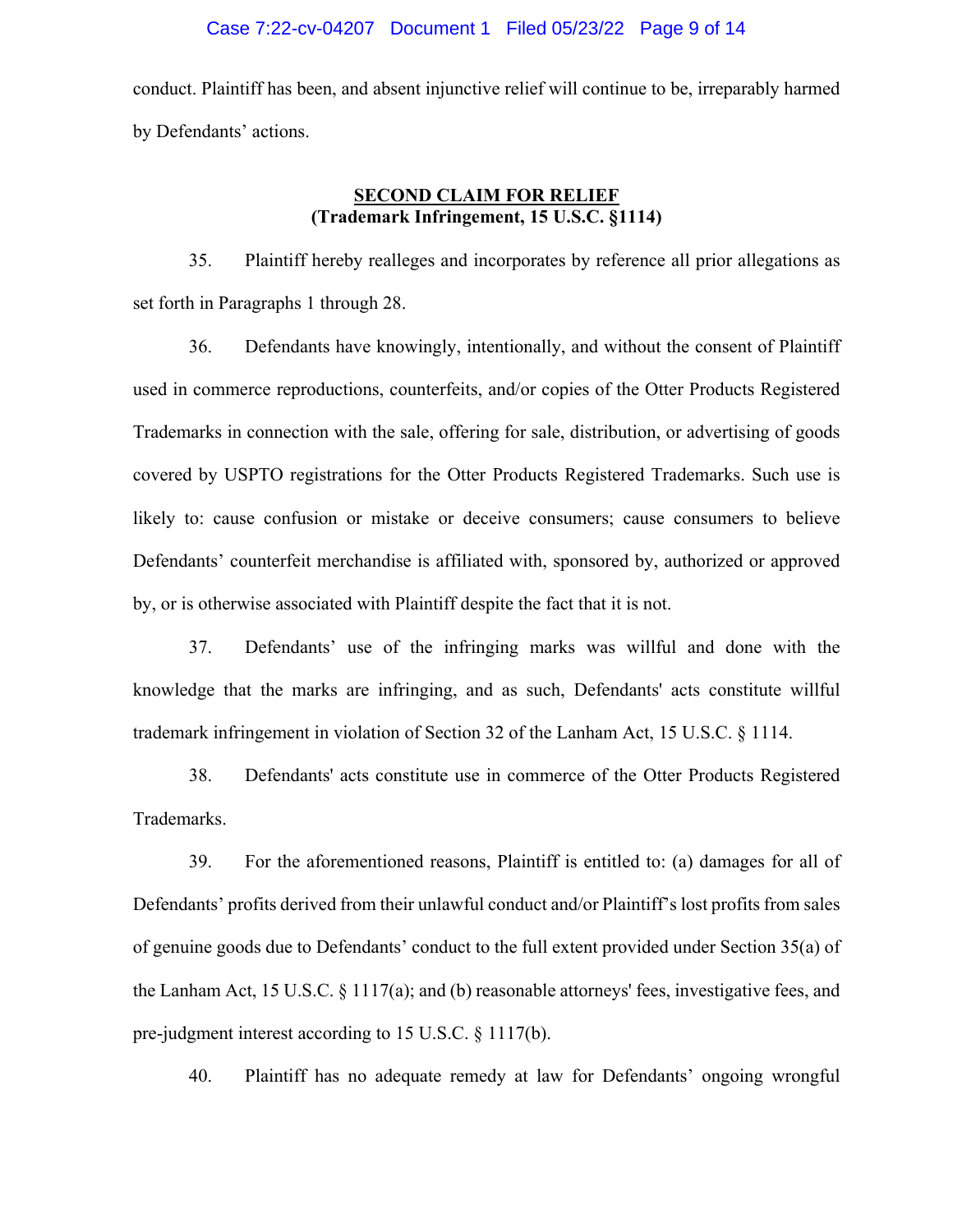conduct. Plaintiff has been, and absent injunctive relief will continue to be, irreparably harmed by Defendants' actions.

# **THIRD CLAIM FOR RELIEF (Unfair Competition, False Designation of Origin & False Description, 15 U.S.C. § 1125(a))**

41. Plaintiff hereby realleges and incorporates by reference all prior allegations as set forth in Paragraphs 1 through 28.

42. Defendants' sale, offering for sale, distribution, or advertising of goods bearing the Otter Products Registered Trademarks constitutes use in commerce of false designations of origin and false and misleading descriptions and representations that Defendants' counterfeit merchandise is affiliated with, sponsored by, authorized, or approved by, or is otherwise associated with Plaintiff despite the fact that it is not. As a result of Defendants' unauthorized use of the Otter Products Registered Trademarks, the public is likely to be misled and confused as to the source, sponsorship, or affiliation of Defendants' counterfeit merchandise.

43. Defendants' sale, offering for sale, distribution, or advertising of goods bearing the Otter Products Registered Trademarks constitutes unfair competition as it is intended to cause confusion and deceive consumers and trades upon the established reputation and goodwill of Plaintiff.

44. Defendants' conduct is willful, intended to reap the benefit of Plaintiff's established goodwill, and violates Section 43(a) of the Lanham Act, 15 U.S.C. § 1125(a), all to the severe detriment of Plaintiff.

45. Defendants' acts entitle Plaintiff to damages for all of Defendants' profits derived from their past unlawful conduct and/or for all of Plaintiff's lost profits from lost sales of genuine goods due to Defendants' conduct, trebled, to the full extent provided under Sections 35(a) and 35(b) of the Lanham Act, 15 U.S.C. §1117(a)-(b), or in the alternative to statutory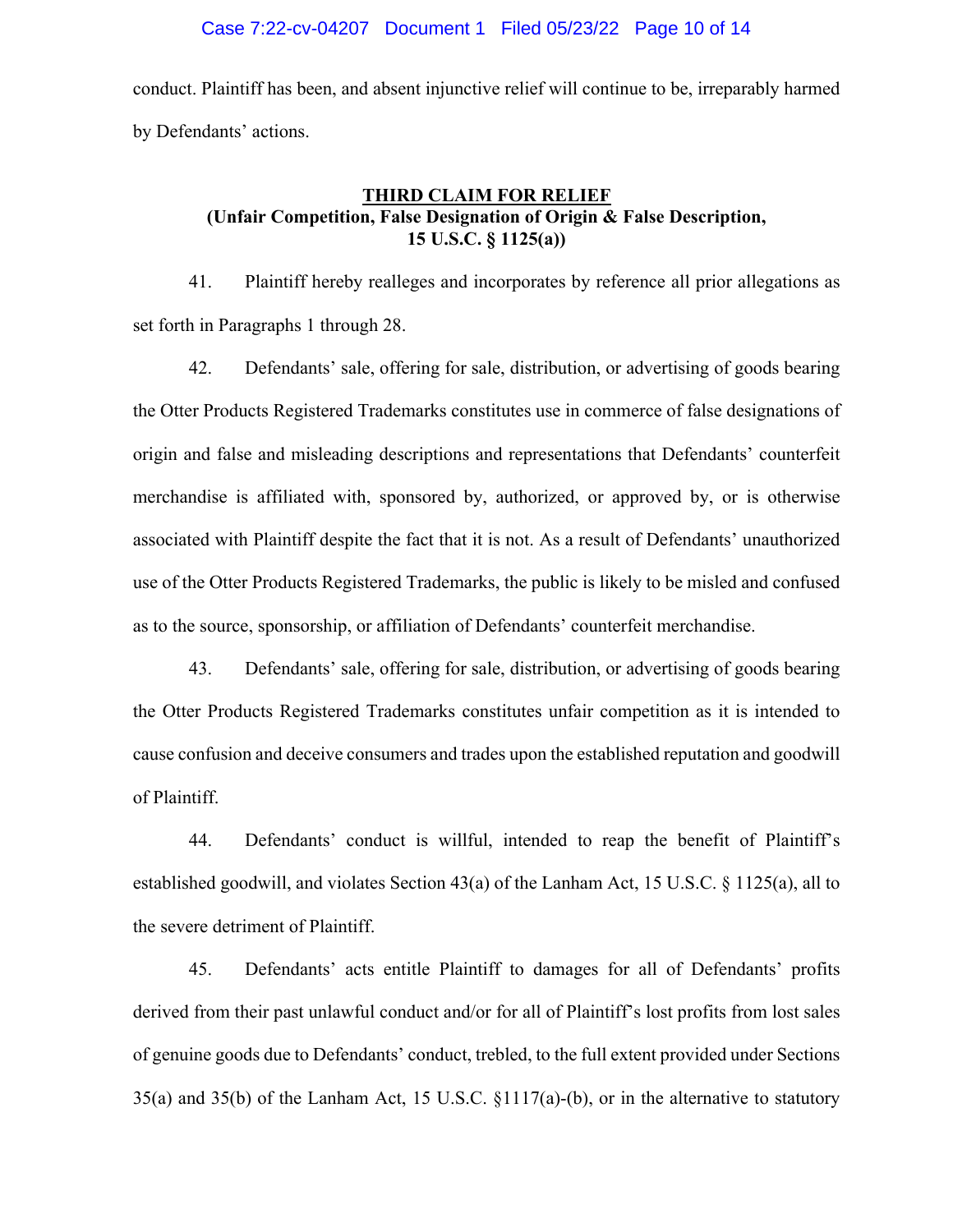#### Case 7:22-cv-04207 Document 1 Filed 05/23/22 Page 11 of 14

damages under Section 35(c) of the Lanham Act, 15 U.S.C. § 1117(c).

46. Plaintiff has no adequate remedy at law for Defendants' ongoing wrongful conduct. Plaintiff has been, and absent injunctive relief will continue to be, irreparably harmed by Defendants' actions.

# **FOURTH CLAIM FOR RELIEF (Federal Trademark Dilution, 15 U.S.C. § 1125(c))**

47. Plaintiff hereby realleges and incorporates by reference all prior allegations as set forth in Paragraphs 1 through 28.

48. Defendants' use of the Otter Products Registered Trademarks or marks confusingly similar thereto in order to sell their products constitutes Defendants' commercial use in commerce of the Otter Products Registered Trademarks.

49. The Otter Products Registered Trademarks are world famous and distinctive. They achieved such status long prior to Defendants' activities complained of herein.

50. Defendants' use of the Otter Products Registered Trademarks on the Internet to advertise unauthorized merchandise constitutes tarnishment of the Otter Products Registered Trademarks.

51. Plaintiff is suffering and will continue to suffer irreparable harm from Defendants' dilutive activities.

52. Defendants' acts as aforesaid are diluting the distinctive quality of the Otter Products Registered Trademarks in violation of Section 43(c) of the Lanham Act, 15 U.S.C. §  $1125(c)$ .

53. Defendants have intentionally and willfully appropriated the Otter Products Registered Trademarks and traded on Plaintiff's reputations.

54. Defendants' wrongful acts of dilution will continue unless enjoined by this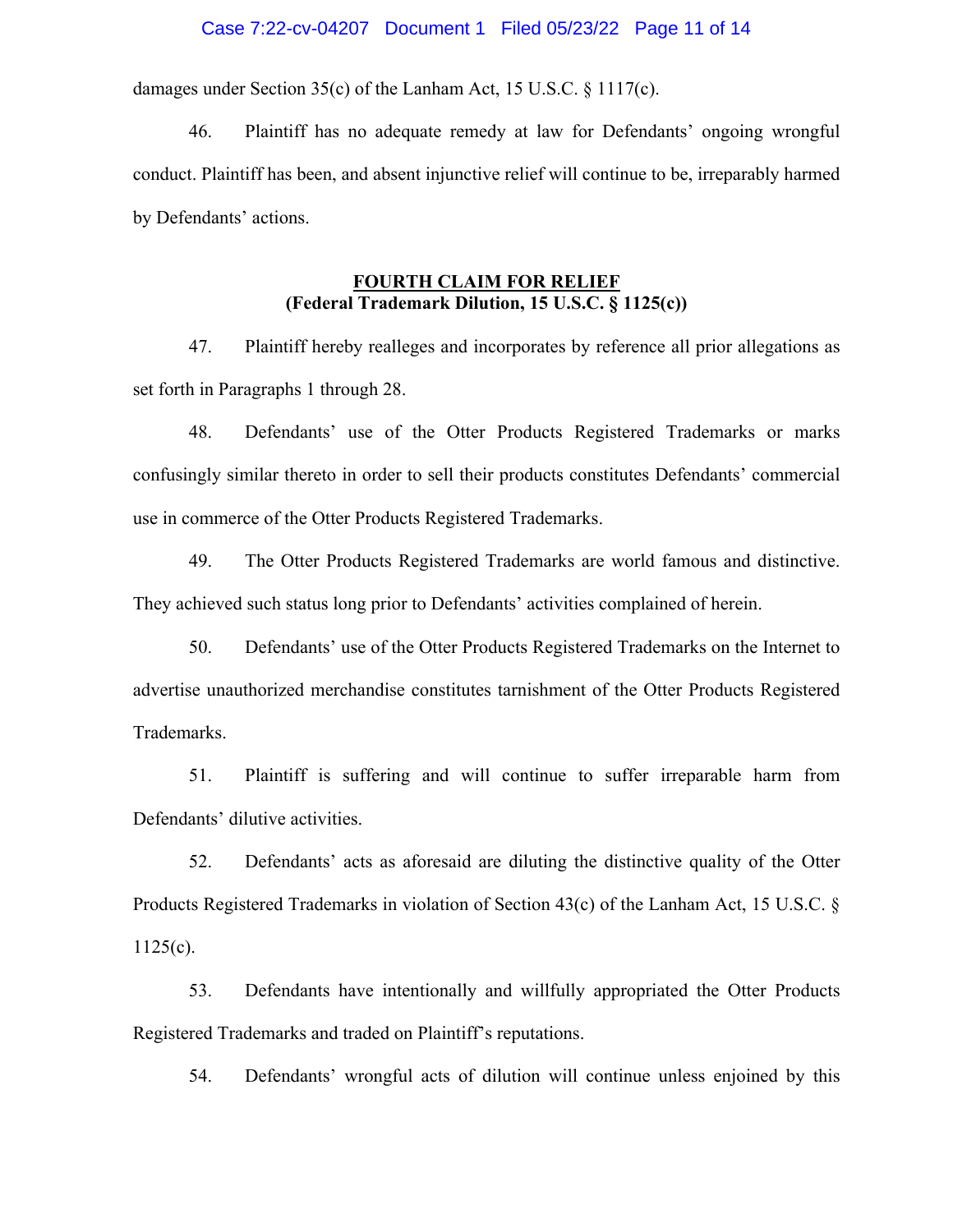Court.

## **FIFTH CLAIM FOR RELIEF (Unfair and Deceptive Business Practices, N.Y. Gen. Bus. L. § 349)**

55. Plaintiff hereby realleges and incorporates by reference all prior allegations as set forth in Paragraphs 1 through 28.

56. The wrongful conduct of Defendants, including but not limited to, the distribution of Infringing Products and making false statements, in order to conceal its illegal activity constitutes materially misleading and deceptive trade practices under New York General Business Law § 349.

57. This wrongful conduct was consumer-oriented within the meaning of Section 349, as it is the intent of Defendants to distribute Counterfeit Product into the marketplace and therefore harm the general consuming public.

58. Because of this deceptive conduct, Plaintiff has been and will continue to be damaged both monetarily and in ways impossible to remedy through monetary judgment.

#### **PRAYER FOR RELIEF**

**WHEREFORE,** Plaintiff respectfully requests that the Court order the following relief:

I. That the Court enter an injunction ordering that Defendants, their agents, servants, employees, and all other persons in privity or acting in concert with them be enjoined and restrained from:

a) using any counterfeit or infringement of the Otter Products Registered Trademarks to identify any goods not authorized by Plaintiff;

b) counterfeiting or infringing the Otter Products Registered Trademarks by importing, manufacturing, distributing, selling, offering for sale, advertising, promoting, displaying any products bearing any simulation, reproduction, counterfeit, or copy of the Otter Products Registered Trademarks;

c) using any simulation, reproduction, counterfeit, or copy of the Otter Products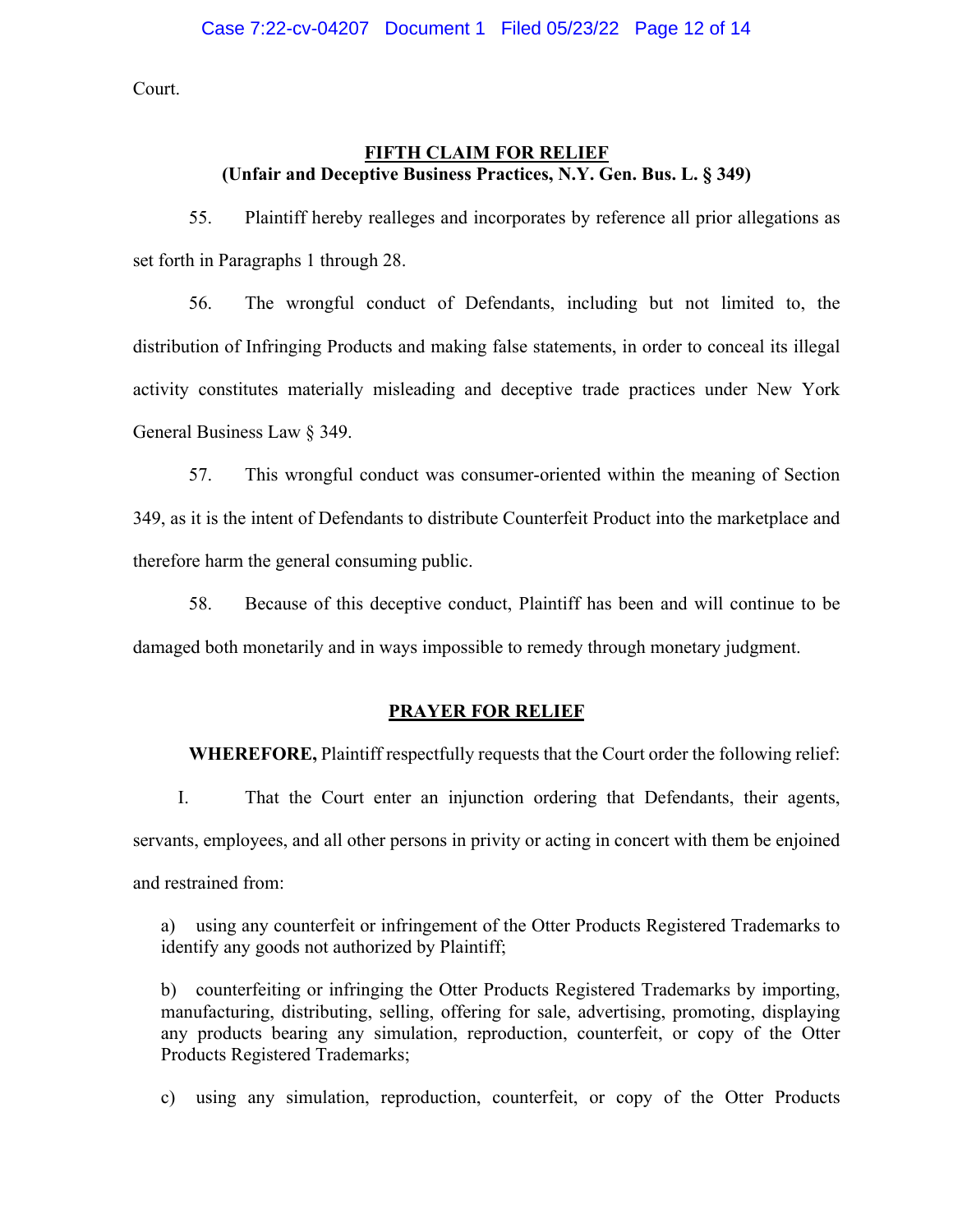#### Case 7:22-cv-04207 Document 1 Filed 05/23/22 Page 13 of 14

Registered Trademarks in connection with the importation, promotion, advertisement, display, sale, offering for sale, manufacture, production, circulation, or distribution of any unauthorized products in such fashion as to relate or connect, or tend to relate or connect, such products in any way to Plaintiff, or to any goods sold, manufactured, sponsored or approved by, or connected with Plaintiff;

d) making any statement or representation whatsoever, or using any false designation of origin or false description, or performing any act, which can or is likely to lead the trade or public, or individual members thereof, to believe that any services provided, products manufactured, distributed, sold or offered for sale, or rented by Defendants are in any way associated or connected with Plaintiff;

e) engaging in any other conduct constituting an infringement of the Otter Products Registered Trademarks, of Plaintiff's rights in, or to use or to exploit, said trademark, or constituting any weakening of Plaintiff's names, reputations, and goodwill.

II. That Defendants be required to deliver to Plaintiff for destruction all unauthorized materials bearing any of the Otter Products Registered Trademarks in association with unauthorized goods and the means for production of same pursuant to 15 U.S.C. § 1118.

III. Requiring Defendants to pay to Plaintiff such damages for all of Defendants' profits derived from their unlawful conduct and/or Plaintiff's lost profits from sales of genuine goods due to Defendants' infringement, counterfeiting, false designation of origin, unfair competition trebled to the full extent provided under Sections 35(a) and 35(b) of the Lanham Act, 15 U.S.C. § 1117(a)-(b), or alternatively, statutory damages in the amount of up to \$2,000,000 for each mark counterfeited as provided by 15 U.S.C. § 1117(c) of the Lanham Act.

IV. Ordering that Defendants compensate Plaintiff for the costs of this action, reasonable attorneys' fees, investigative fees, and pre-judgment interest according to 15 U.S.C.  $§ 1117(b).$ 

V. Plaintiff be awarded their actual damages and attorneys' fees pursuant to N.Y. Gen. Bus. L. § 349.

VI. Defendants be required to pay pre-judgment interest on all damages and profits awards.